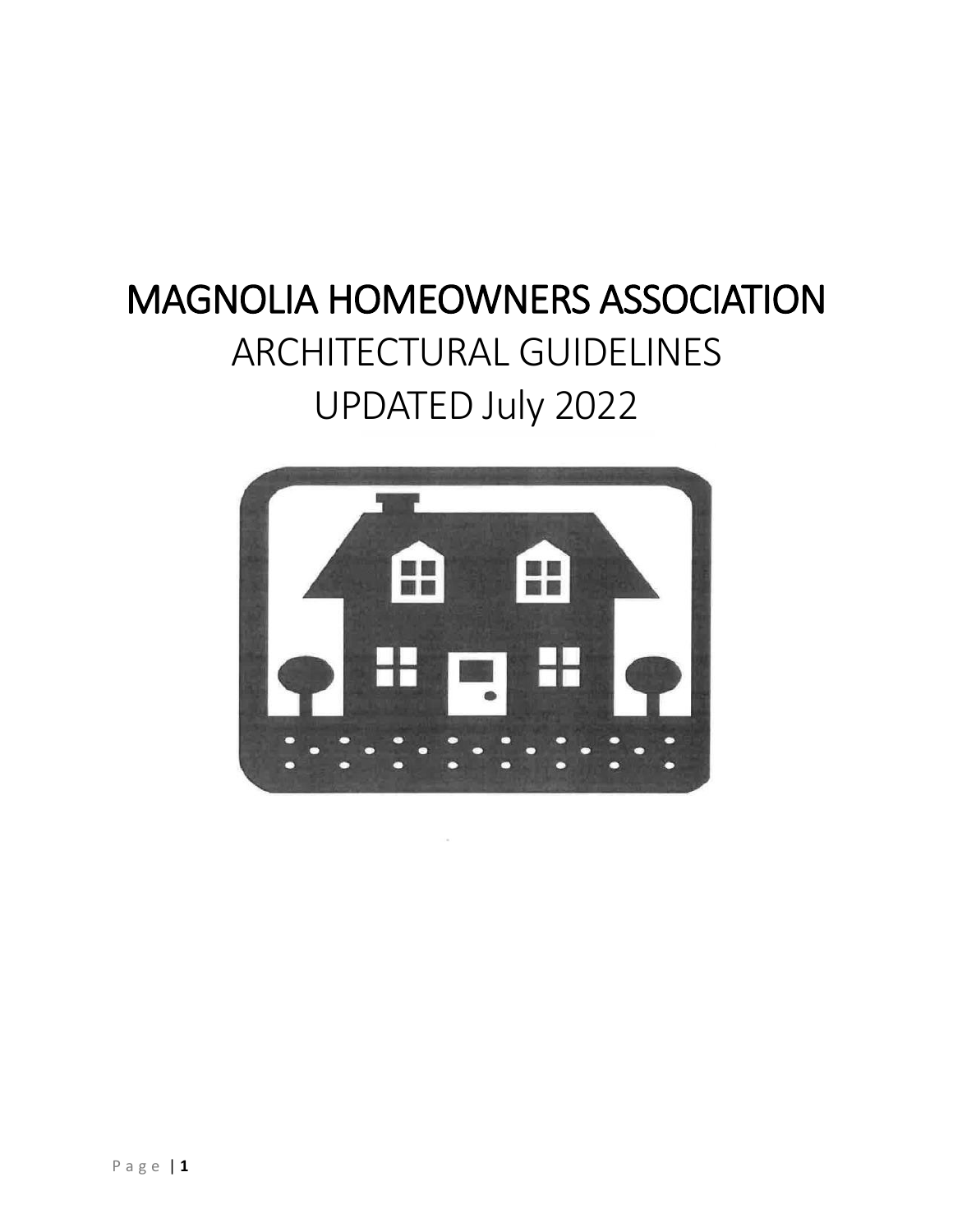## **Table of Contents**

| 1 <sub>1</sub> |  |
|----------------|--|
|                |  |
|                |  |
| 2 <sub>1</sub> |  |
| $\mathbf{R}$   |  |
| $\mathbf{4}$   |  |
| 5.             |  |
| 6.             |  |
| 7 <sub>1</sub> |  |
| 8.             |  |
| 9.             |  |
|                |  |
|                |  |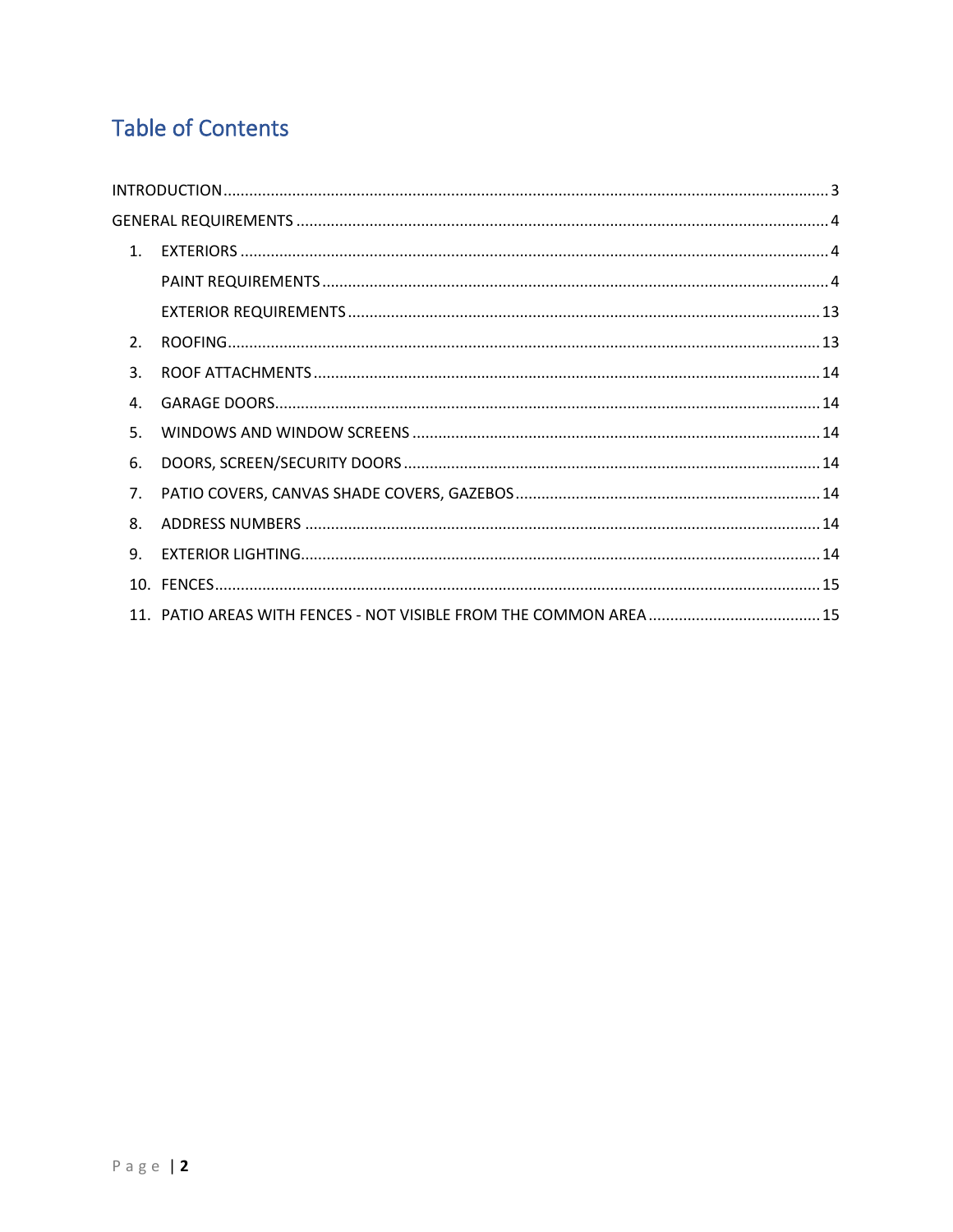### <span id="page-2-0"></span>INTRODUCTION

The enclosed Architectural Guidelines were prepared by your Architectural Committee and Board of Directors to provide you with a reference to the most common Architectural Guidelines with which owners must comply. These Guidelines will replace all prior Guidelines and are effective with Board approval.

These Guidelines will assist owners with understanding and complying with the requirements specified in the Declaration of Covenants, Conditions, and Restrictions (CC&Rs) filed in the office of the County Recorder. It does not replace the CC&Rs.

It is the responsibility of the homeowners to maintain their units and fences in a well-maintained condition in accordance with these guidelines. All improvements, replacements and/or maintenance items requested by the homeowner that are visible from the common area require an Architectural Request Form to be submitted and approved prior to the beginning of the work. The Architectural Request Form must be completed in full and include color choice, designs, sketches, dimensions, product specifications, and material samples when submitted. If a permit is required, it should be submitted to the HOA management office when the work is completed and signed off. Without prior approval, changes may be required to be removed and/or replaced at the owner's expense. This is in accordance with Article VII, Section 8.1.

The homeowners are fully responsible for complying with all City of Santee permit requirements for any improvements or changes requested. It is the homeowner's responsibility to secure this information and the appropriate permits and inspections. In addition, the homeowner is fully responsible for conforming to all federal and state regulations that may apply to any requested architectural change.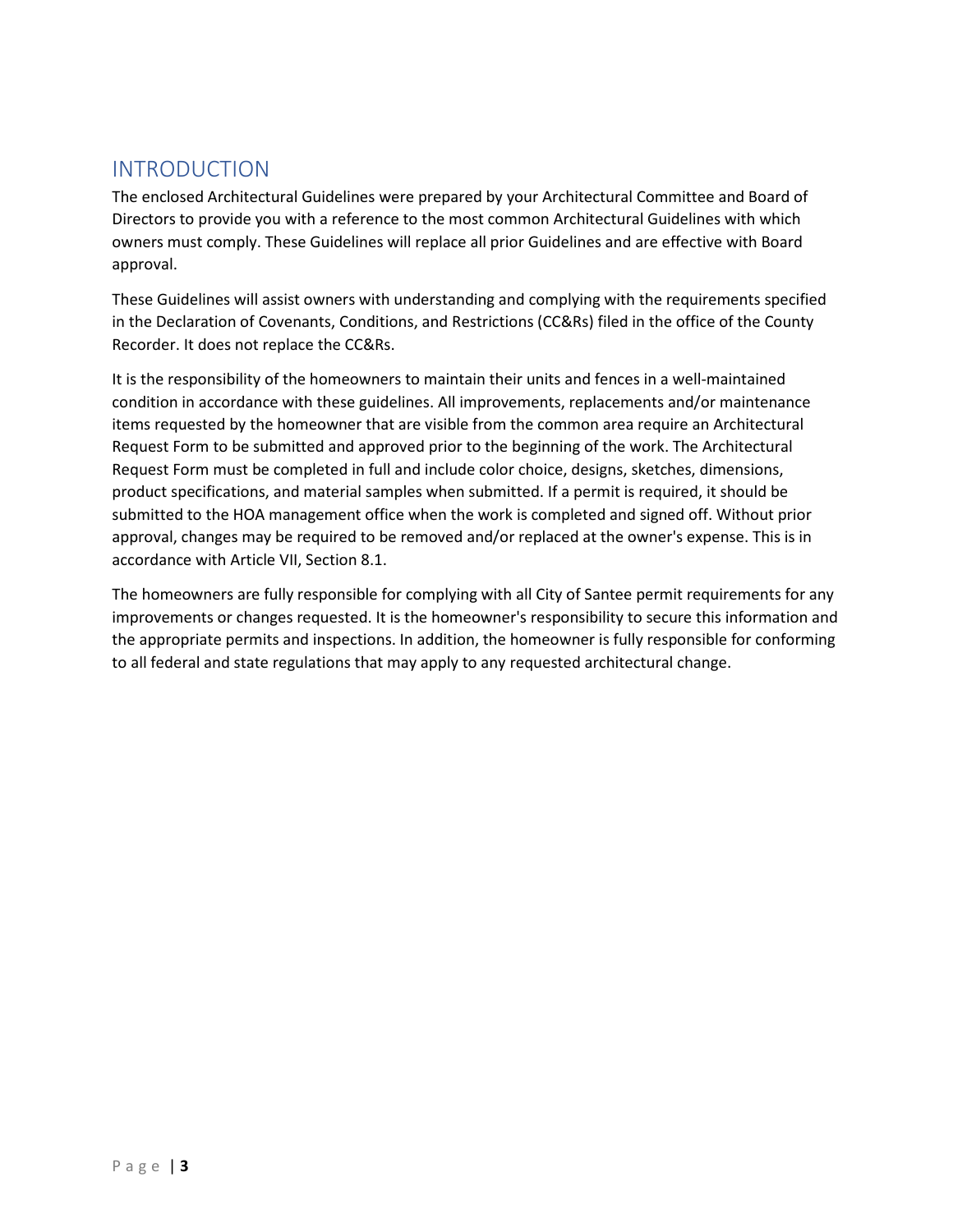### <span id="page-3-0"></span>GENERAL REQUIREMENTS

### <span id="page-3-2"></span><span id="page-3-1"></span>1. EXTERIORS

### PAINT REQUIREMENTS

### **YOU MUST FILL OUT AND SUBMIT TO PROPERTY MANAGEMENT AN [ARCHITECTURAL](http://countrysidemagnolia.com/wp-content/uploads/2016/11/Magnolia-Arch-Forms.pdf) [REQUEST](http://countrysidemagnolia.com/wp-content/uploads/2016/11/Magnolia-Arch-Forms.pdf) FORM BEFORE REPAINTING THE EXTERIOR OF YOUR HOME NO MATTER IF REPAINTING THE SAME COLORS.**

### *FENCES*

#### ALL NEWLY REPAINTED WOOD FENCES MUST BE PAINTED THE SAME COLOR

VINYL FENCING MUST BE ALMOND IN COLOR. If you are planning to replace your fence, either as a rebuild or replace with vinyl, you MUST submit an Architectural Request Form and get approval before work can begin. Neighbor rights and community irrigation lines need to be taken into account before work can begin

Behr Paint Color: Khaki Shade #YL-W11

or Vista Paint: 0279 Garden Country



### *GARAGE DOOR*

The color for the garage door should be complementary to the house paint scheme

### *PLEASE NOTE:*

**Colors shown here may and likely will differ slightly from how it will appear on your home. The presented samples below are digitally produced by the manufacturer. Your computer monitor settings will affect the appearance here. It is recommended that you try samples (available at paint retailers) of the colors before deciding to paint your home.**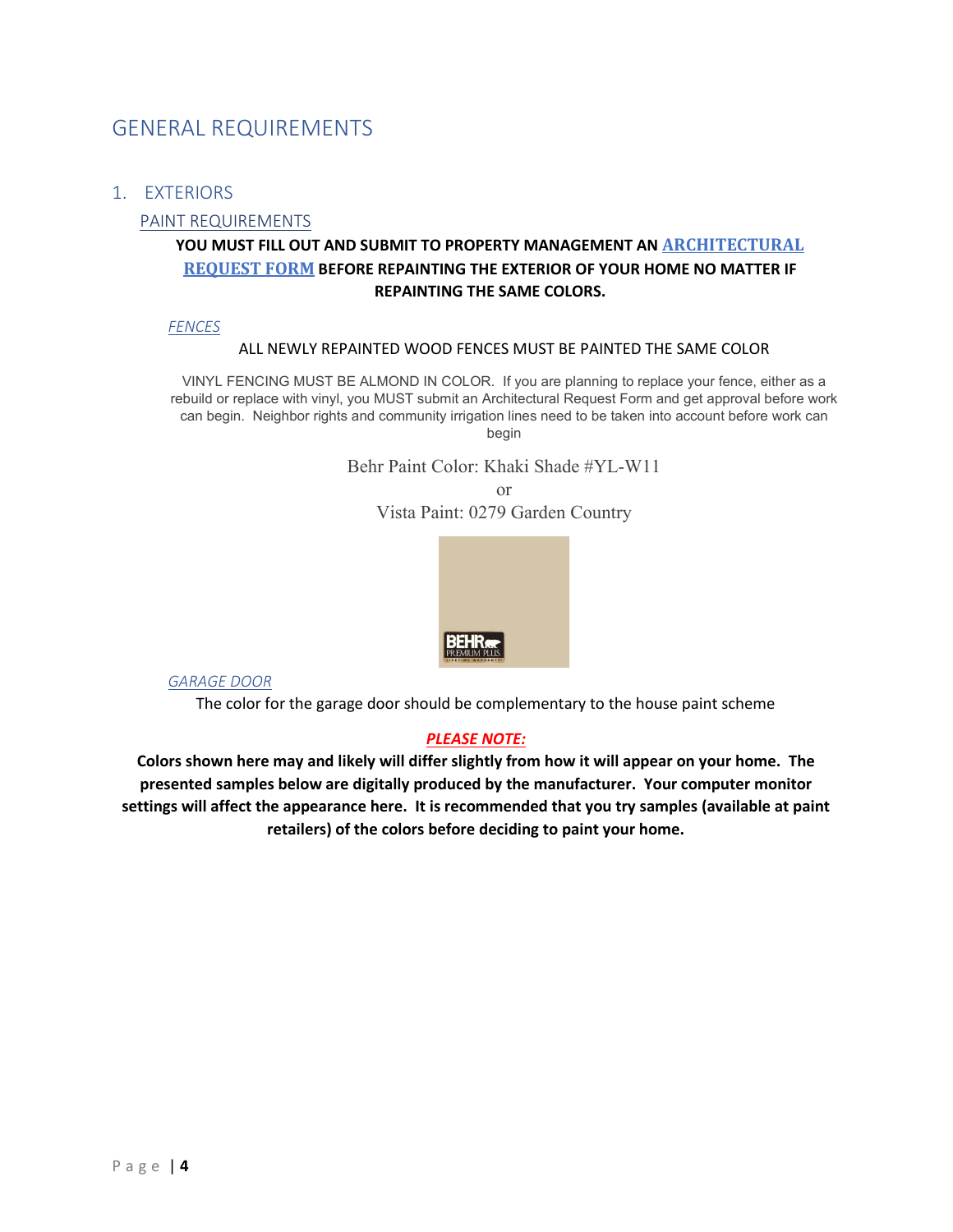#### *HOUSE PAINT*

*There are a total of 21 approved color schemes from which you can choose to paint the exterior elements of your property in the Magnolia HOA (Countryside) Community. The original 8 are named using Vista Paint as they were matched from the previous Frazee paint names which are no longer available. Schemes 9-21 were picked using Behr Paint names and codes available at Home Depot and then color-matched by Vista Paint. Color palettes are available for viewing at the offices of the community Management Company by appointment or on the community website: [CountrysideMagnolia.com/Paint](http://countrysidemagnolia.com/Paint).* 

### **ORIGINAL COLOR SCHEMES 1 thru 8**

#### **Available at Vista Paint**

*Steps are being taken to have the Behr equivalents named for easy reference and included as well. Most paint stores and departments can take the codes for each brand's paint and recreate it using their products.*



**0181 Ageless / 0918 Good-Looking / 0182 Ivory Ridge**



**0188 Baguette / 0107 Prosperity / 0138 Coconut Macaroon**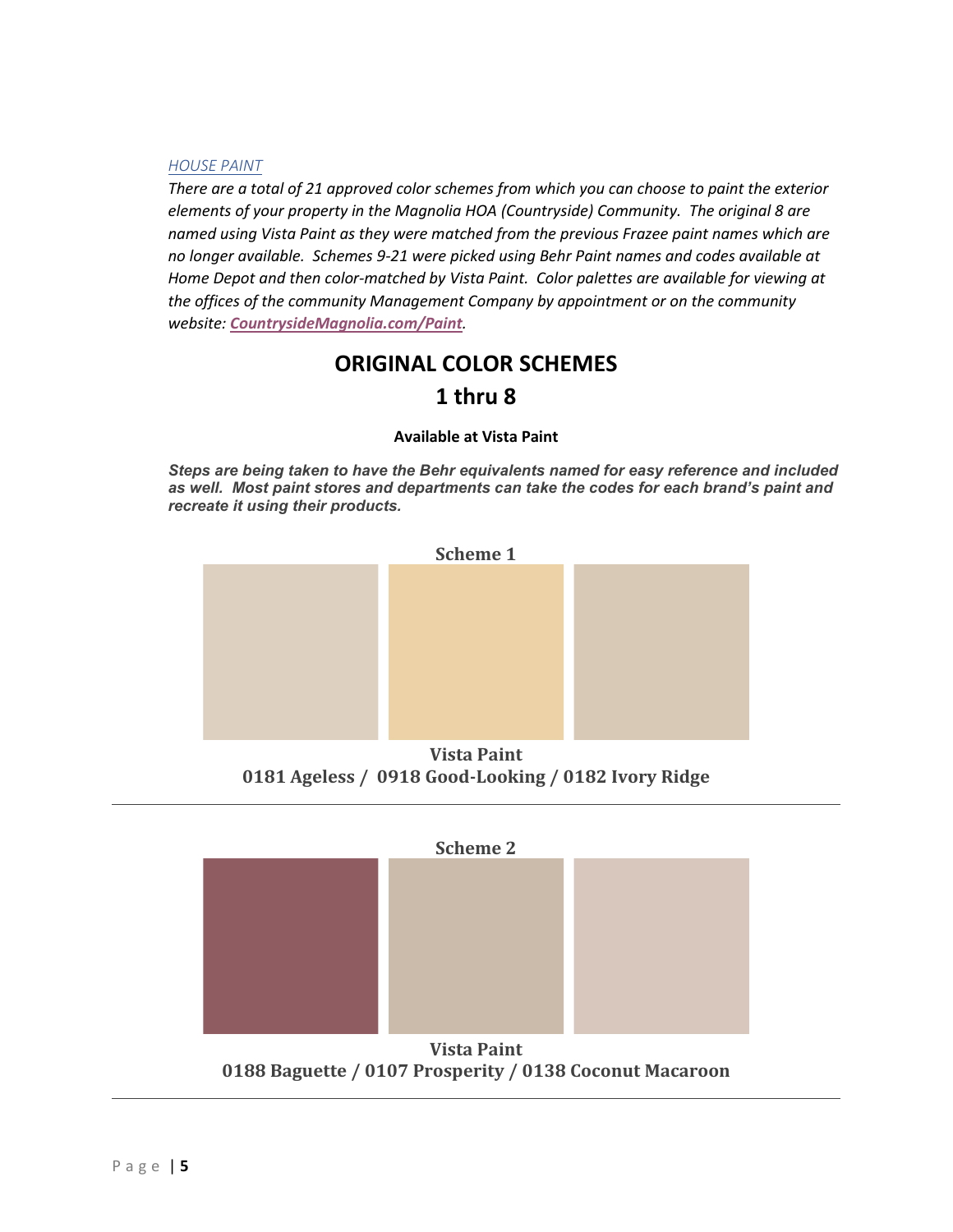

**Vista Paint 0162 Apple Pie / 0159 Senior Moment / 0272 Mineral Water**



**0182 Ivory Ridge / 0472 Micropolis / 0196 Overgrown**



**0196 Overgrown / 0478 Singing in the Rain / 0279 Garden Country**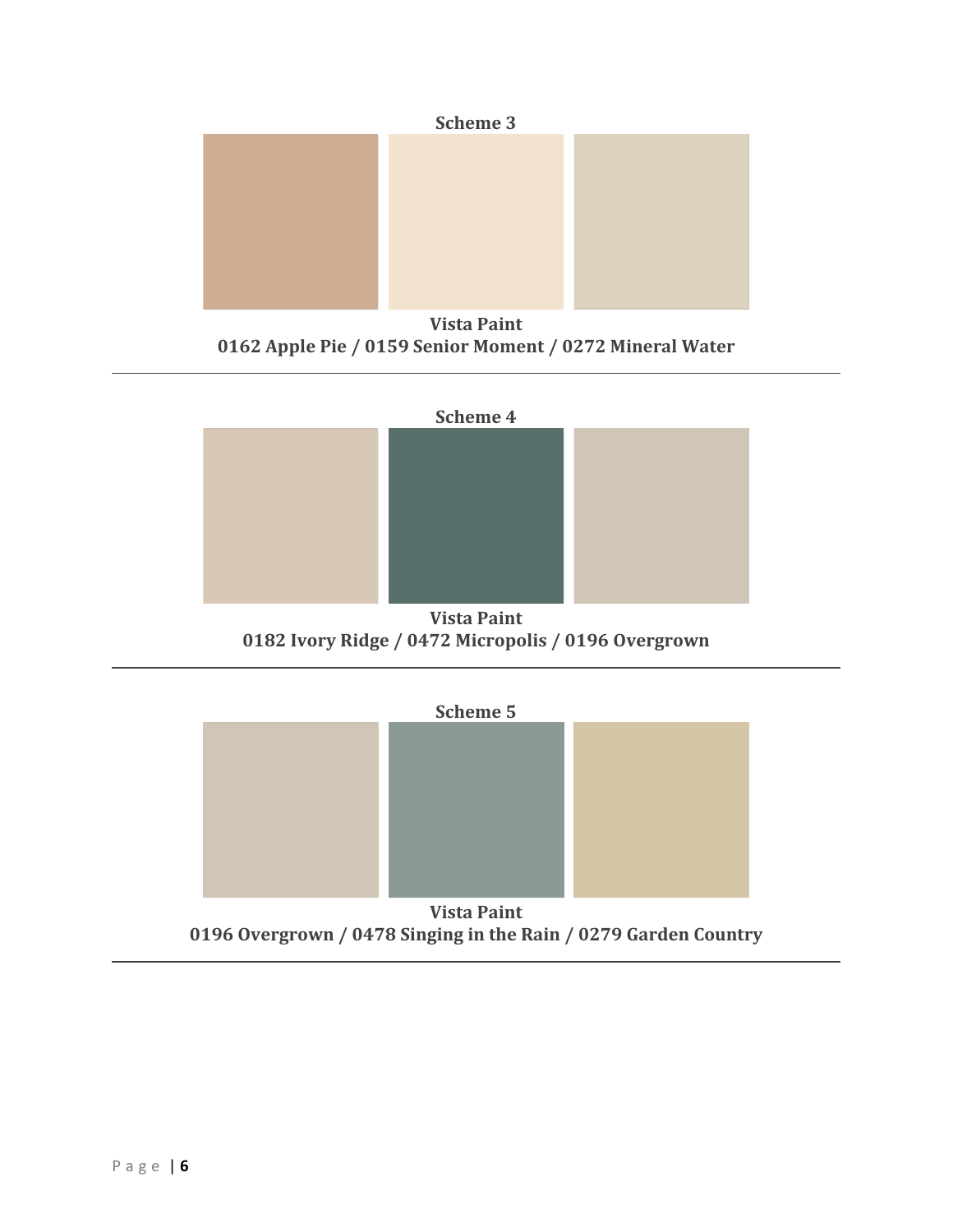

**Vista Paint 0224 Pebblebrook / 0630 Star Mist / 0030 Lady Nicole**



**Vista Paint 0578 Philosophically Speaking / 0188 Baguette / 0227 Moonscape**



**Vista Paint 0272 Mineral Water / 0188 Baguette / 0227 Moonscape**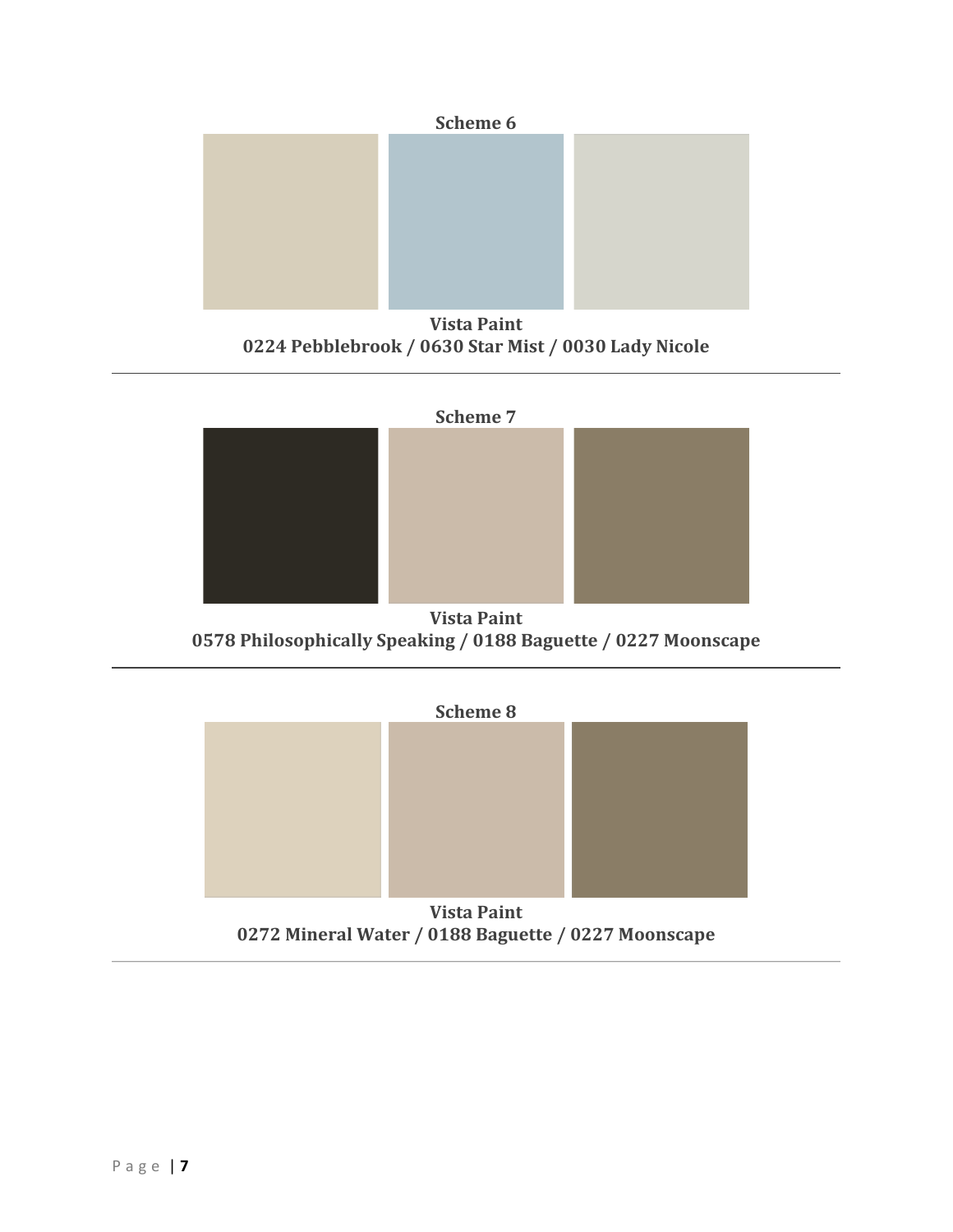### **Schemes 9 thru 20**

### **Latest Additions Available From Behr and Vista**

*Please understand that the names for Behr and Vista Paint may not be exact matches but are extremely close. If looking for just touch ups, make sure you are using the same brand and matte finish for best chance at clean blend. Also note, paint fades in our desert sun which will make any matching difficult.*



**BEHR**

**Cream Custard M270-3u / Mourning Dove OR-W12u / Green Agate M430-7d VISTA 0882 – Marzipan / 0362 – Pale Quartz / 0711 – Cute Pixie**



**0254 – Living Large / 0957 – Pale Narcissus / H0050 – Rocky Hill**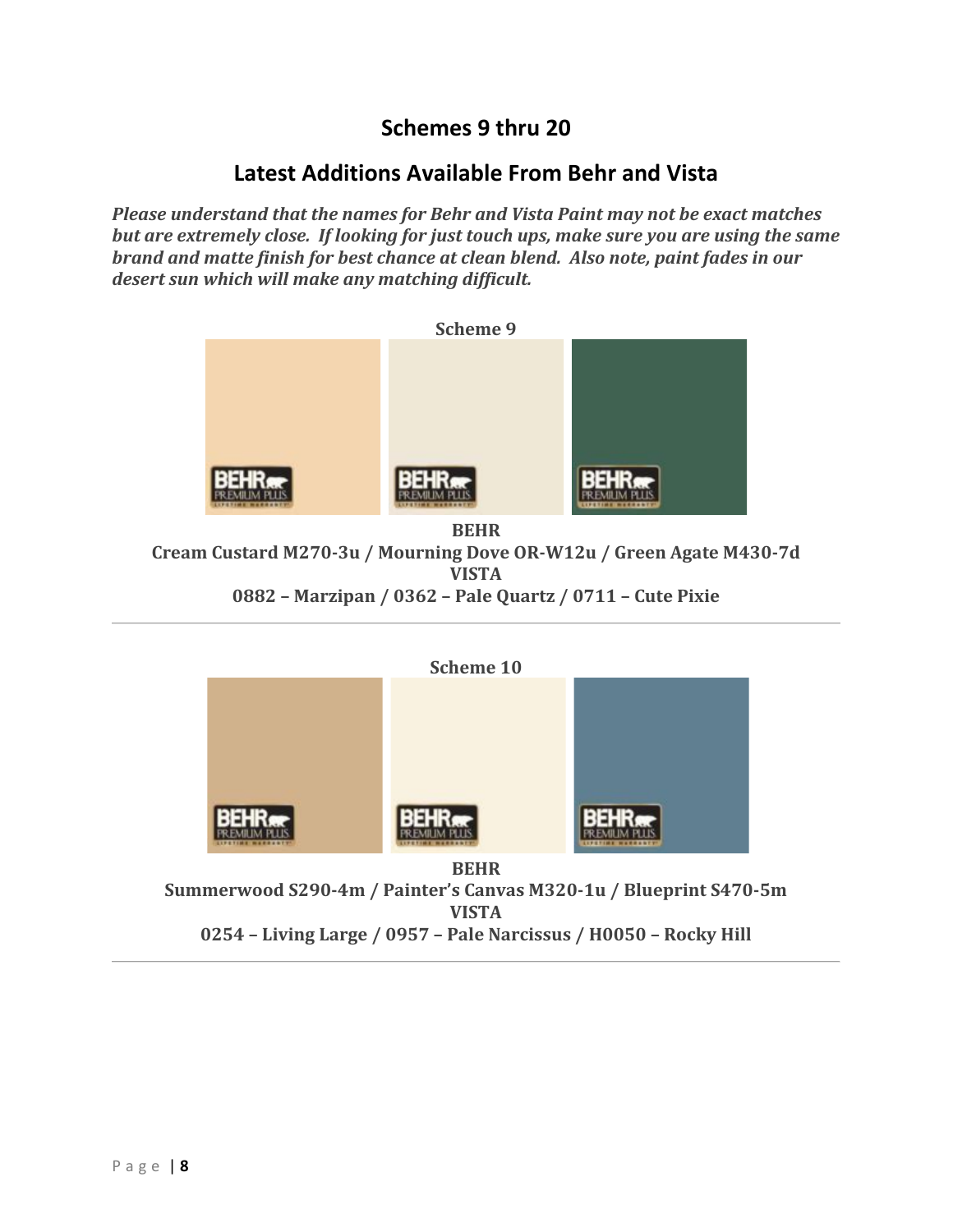

**BEHR Shiitake N220-4m / Baby Artichoke S330-1u / Alpine Trail N420-7d VISTA H0113 – Rain Barrel / 0222 – Au Natural / 0466 – Green Column**



**Windrift Beige N190-3u / Smooth Silk YL-W07u / Tsunami S450-7d VISTA 0188 – Baguette / 0922 – Cheesecake / 0690 Blue Period**



**BEHR Rugged Tan N190-4m / Peppergrass N350-6d / Toasted Pecan S190-7d VISTA 0184 – Macadamia Brown / H0090 – Warren Tavern / 0130 Evolution**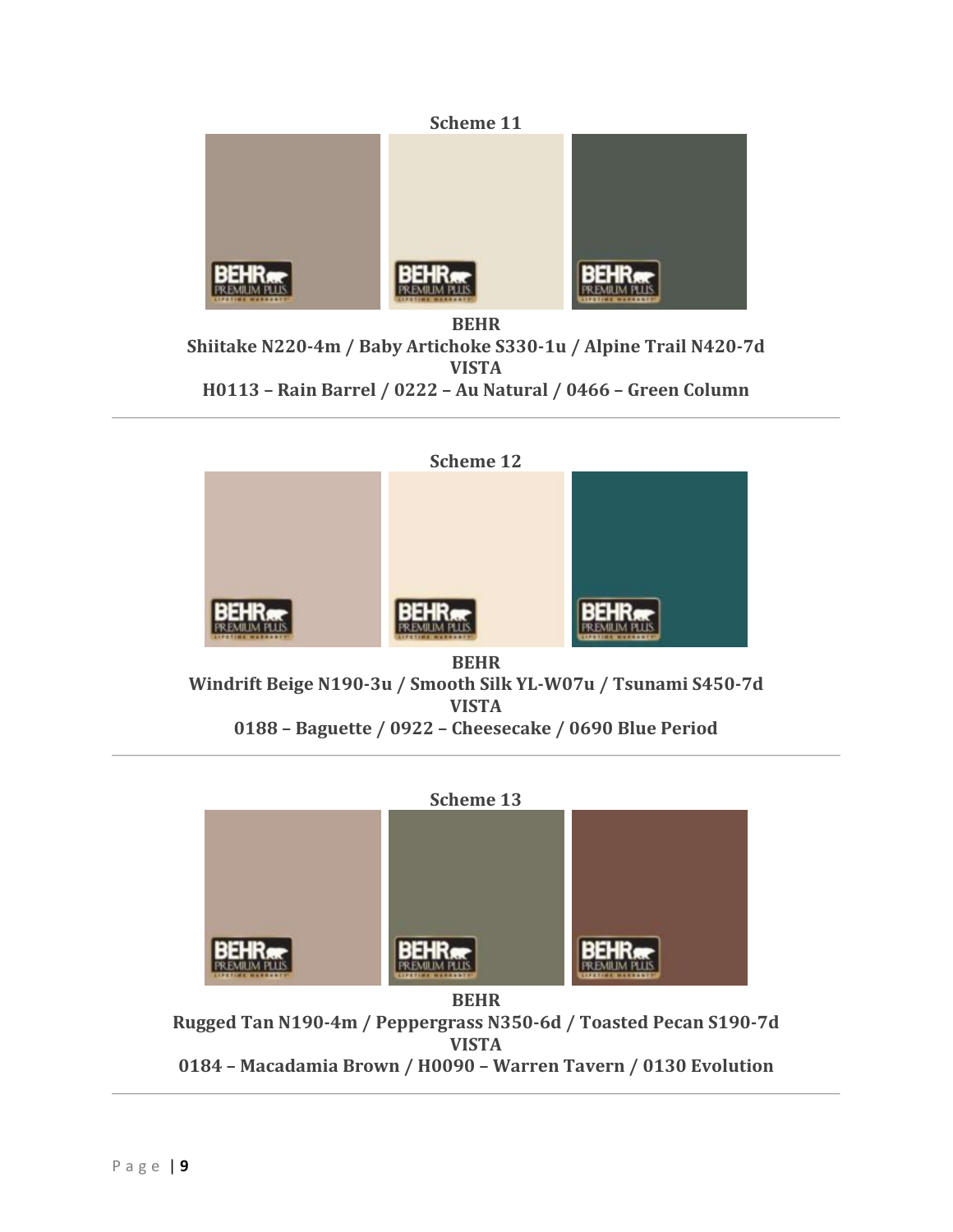

**BEHR French Truffle N150-5d / Lunaria M280-2u / Rustic Taupe N200-4m VISTA 0136 – Amazon Mist / 0915 – Queenly Laugh / 0516 – In The Hills aka Indian Hills**



**VISTA**

**0372 – Historic Shade / 0543 – November Storms / 0648 – Happy Tune**



**Nor'wester N470-4m / Tibetan Jasmine M310-1u / Night Club N500-7d VISTA 0490 Beacon Fog / 0432 – Sweet Spring / 0515 – Silent Sea**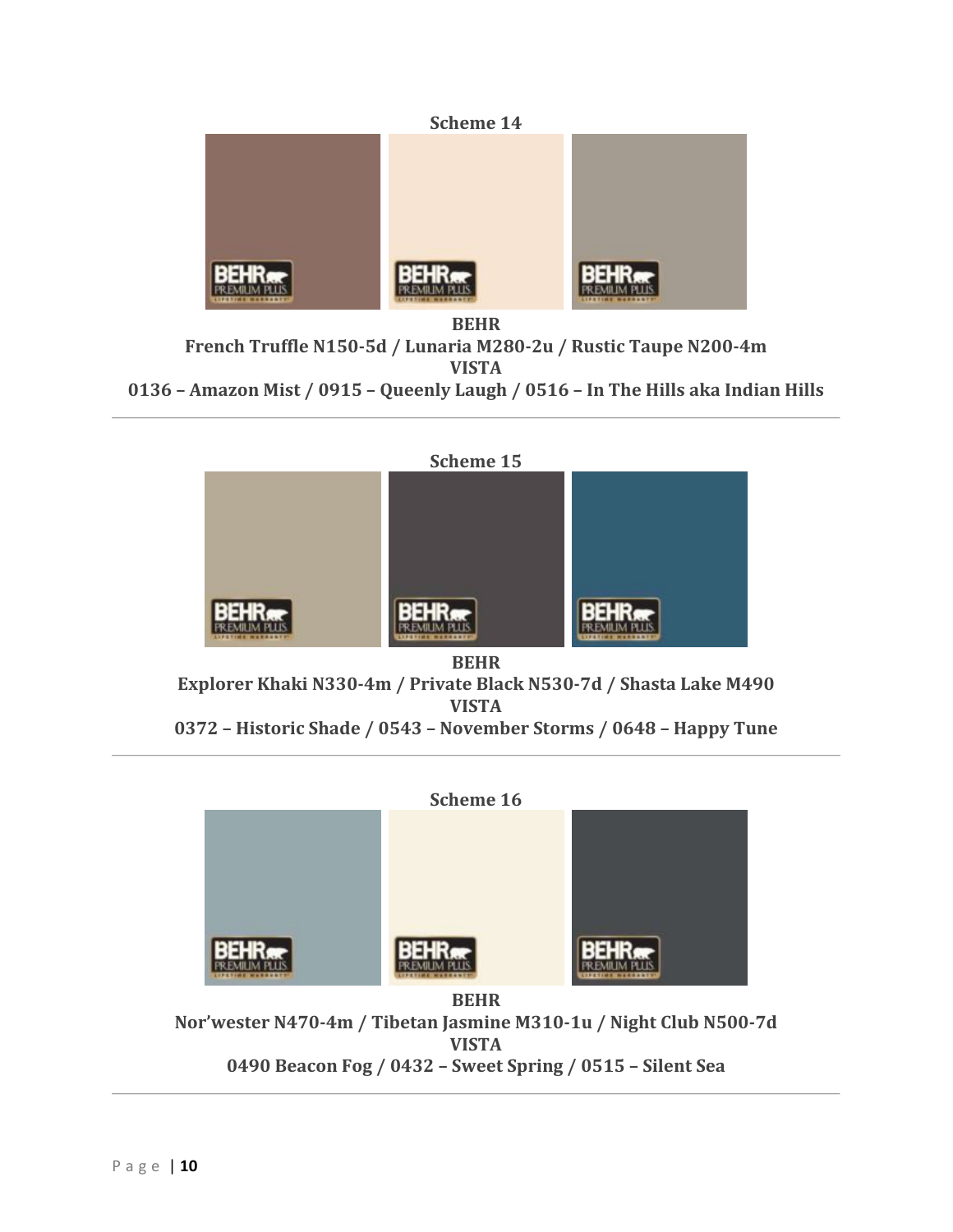

**BEHR Incognito N370-5m / Dune Grass N340-2u / October Leaves S210-7d VISTA 0422 – Everlasting Sage / 0343 – Cantera / 0053 – Remaining Embers**



**Iron Mountain N520-5d / Doeskin Gray N200-2u / Tornado Season S450-6d VISTA 0534 – Subtle Shadow / 0210 – Hidden Cove / 0668 Wish Upon A Star**



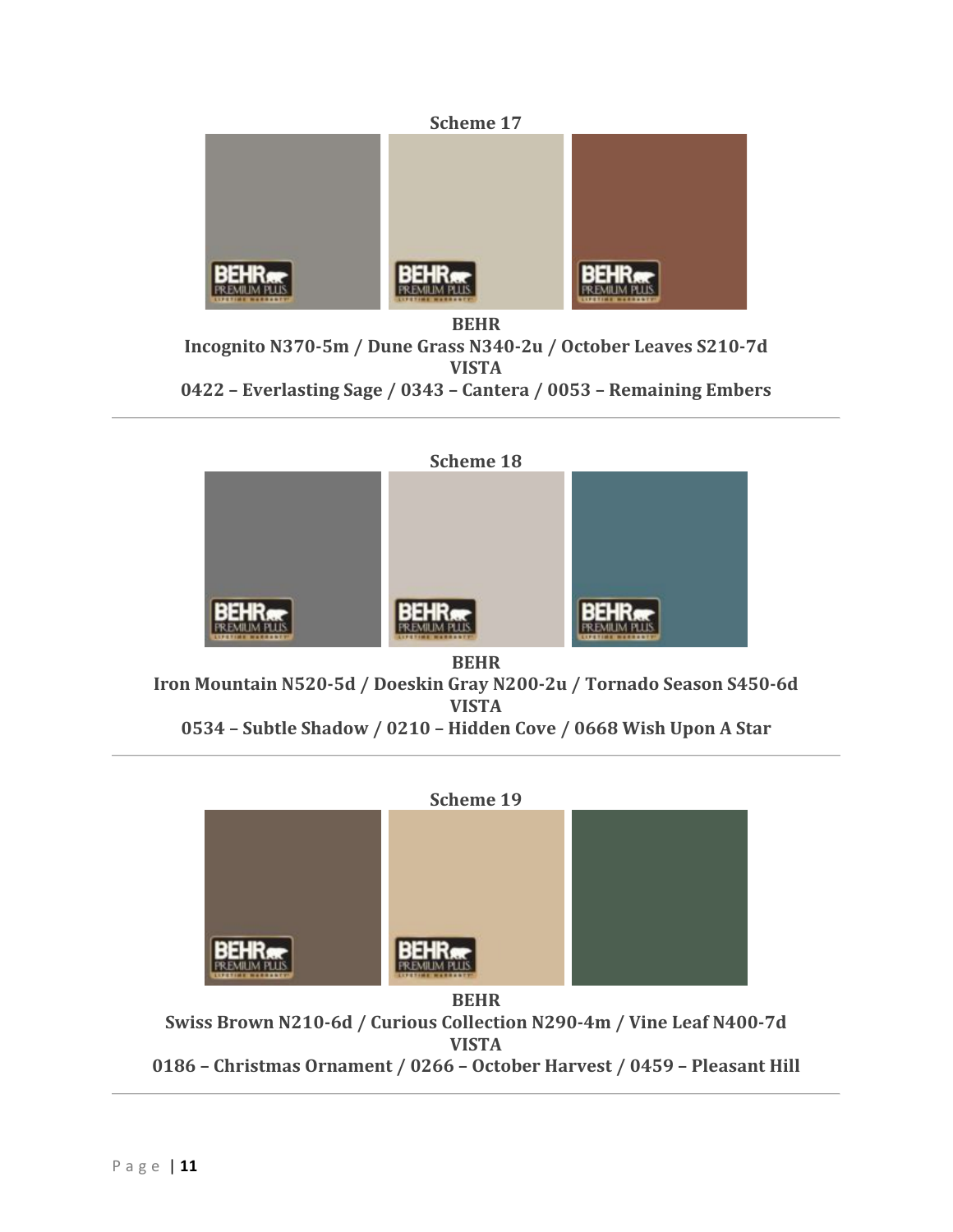

**BEHR Metropolis N140-3m / Asphalt Gray N520-6d / Red Chipotle S160-7d VISTA 0553 Smoky Wings / 0535 – Zen Retreat / 0122 – Outrageous**



**Your choice of color palette must be submitted in writing to the Architectural Committee for approval. A minimum of two (2) colors from the chosen paint palette must be used and all colors must be from within the same color scheme.**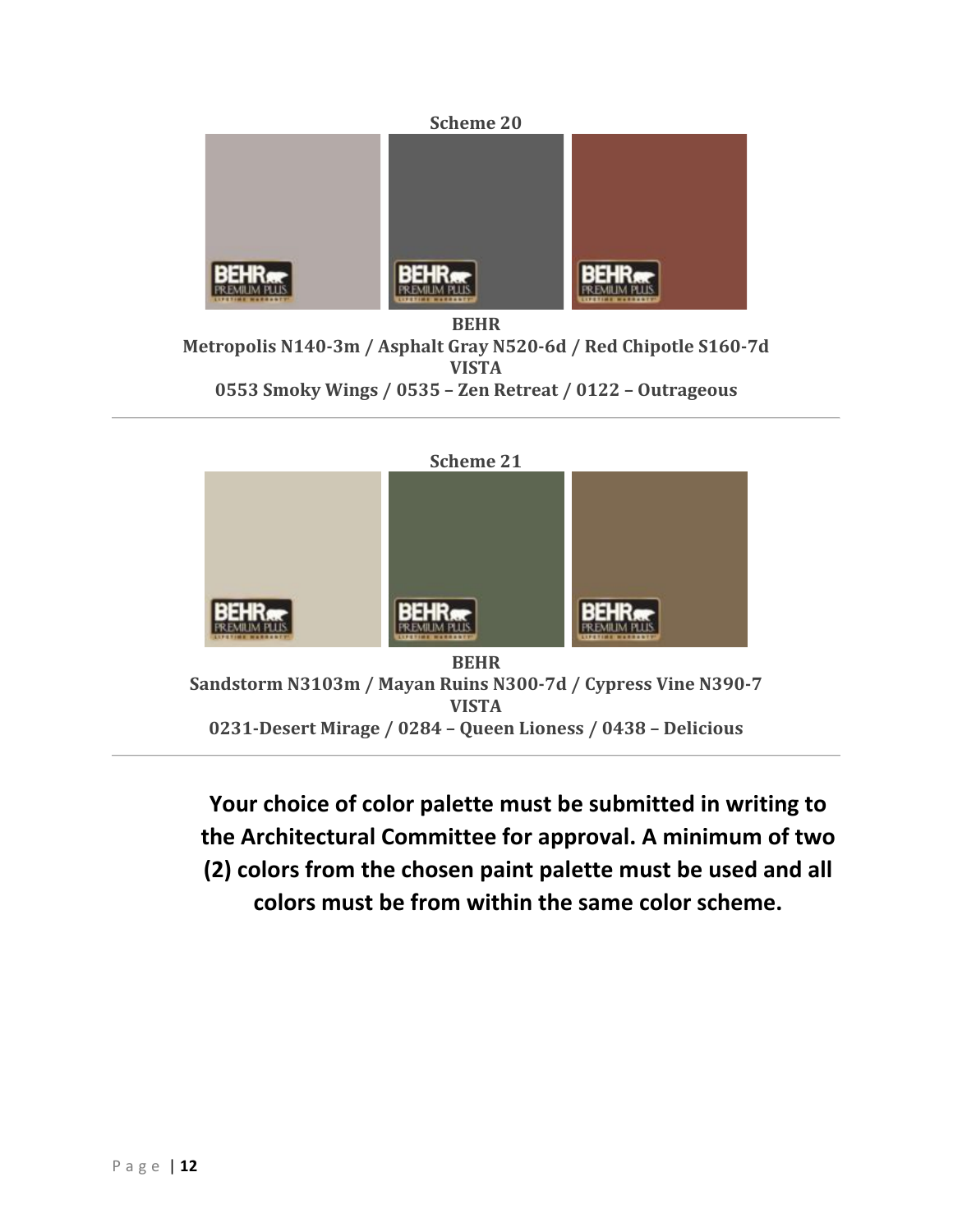### <span id="page-12-0"></span>EXTERIOR REQUIREMENTS

- a) All exterior elements of the unit must be always maintained in a clean and well painted condition.
	- i) Wood elements cannot show cracks, splits, holes or splintering.
	- ii) Stucco needs to be clean and painted the same color showing no repainted or repaired patches.
- b) Wooden decorative elements such as decorative trim may be removed and not replaced without architectural request approval. Any gaps, holes, stucco and paint repairs must be made, and color matched so the areas are not apparent.
- c) Gutters are required on all units and must be constructed of metal or vinyl and be a color that matches the units color palette.
	- i) Gutters may not sag or show obvious rust
	- ii) Gutters may have leaf screens attached without architectural approval.
- d) Downspouts must be painted a color that matches the unit's color palette.
- e) Changing downspout locations requires an approved architectural request showing locations, where the water will drain (plan drawing) and color and materials.
- f) Chimneys must conform to current building/fire codes.
	- i) The preferred material for all chimneys is stucco sheathing. Wood sheathing on chimneys should be replaced with stucco. Such stucco must match the unit in texture and paint color.
	- ii) Chimney spark arrestors must be in place and well maintained, well painted with fireresistant paint, and have no holes or corrosion. Installation or replacement of such spark arrestor requires a City of Santee permit.

### <span id="page-12-1"></span>2. ROOFING

- a) Roofs must be well maintained with no bare spots or loose or broken shingles.
- b) Roofing repairs and replacement work must be notified to neighbors in advance of the work with signatures included on submitted Architectural Request Form.
- c) Roofing on storage units attached to the townhome units must match the materials and paint color of the unit to which they are attached.
- d) All townhome carport/garage and storage area roofs must be properly pitched and drained so that no unit is negatively impacted by runoff from that roof.
- e) Replacement of the unit roof must be approved in advance by the Architecture
- f) Committee with an Architectural Request specifying each of the following.
	- i) Must maintain original design and pitch of the roof being replaced.
	- ii) Paint colors of the unit for which the roof will be repaired and/or replaced.
	- iii) Color of the new roofing materials.
	- iv) Photos or product specification sheets of what the new roofing material looks like and what it is made of.
	- v) Roof shingles must comply with Title 24 requirements, Energy Star composite fireproof: 25 year composite Class A Rating Shingles in the shade of Brown, Tan, or Grey in color.
	- vi) Name of who will be doing the installation and date of installation.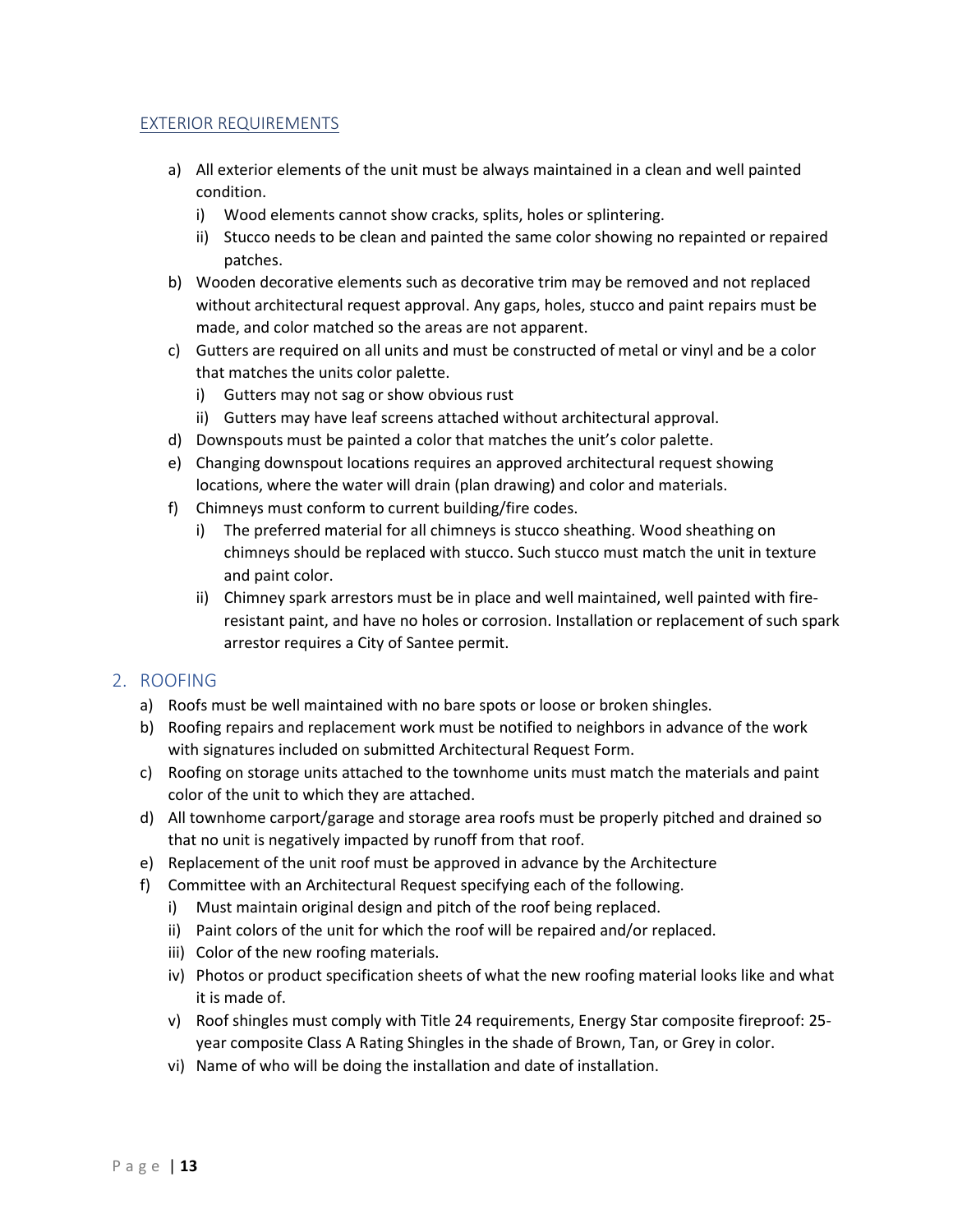- vii) If dumpsters are required for the roof replacement/repair, their location must be indicated on the Architectural Request in a drawing and must be approved in advance of the work.
- viii) If a permit is required, it should be submitted to the HOA management office when the work is completed and signed off.

### <span id="page-13-0"></span>3. ROOF ATTACHMENTS

Items attached to the roof such as, but not limited to, wind turbines, vents, solar tubes, solar panels, skylights, satellite dish, and security cameras are approved, but a completed Architectural Request MUST be submitted for management files.

a) Roof attachments must at no time present a hazard to neighboring units or to the common area.

### 4. GARAGE DOORS

- <span id="page-13-1"></span>a) Color of the door must be compatible with the homeowner's paint color scheme (see Garage Door Paint information above)
- b) Steel sectional roll-up or wood material with raised panels with or without windows.
- c) Photos or product specification sheets of what the item looks like, and material made from must be submitted in the Architectural Request for approval before installation/ replacement.

### <span id="page-13-2"></span>5. WINDOWS AND WINDOW SCREENS

- a) Vinyl or anodize windows, energy-efficient dual glazed.
- b) All windows must match in color and design.
- c) If visible from the common area, Stained or Decorative glass windows are not permitted.
- d) Screens must be undamaged and fully installed.

### <span id="page-13-3"></span>6. DOORS, SCREEN/SECURITY DOORS

a) Constructed of steel, wood, or fiberglass, with or without windows. If visible to the common area, color must be in keeping with the home color scheme.

### <span id="page-13-4"></span>7. PATIO COVERS, CANVAS SHADE COVERS, GAZEBOS

a) No patio cover, canvas shade, or gazebo may in any way be attached to any neighboring homeowner unit building or fence, and post may not be placed within easement areas.

### <span id="page-13-5"></span>8. ADDRESS NUMBERS

- a) No Architectural Request is required for this item.
- b) Must be compliant with Fire Department safety standards
- c) Must be 4 inches in height
- d) Must be installed on at least two locations including garage and fence.

### <span id="page-13-6"></span>9. EXTERIOR LIGHTING

- a) Fixtures are required on fences and next to the garage.
- b) End unit patio homes must have three light fixtures. Lights must be on the fence, garage, and either chimney or garage side door.
- c) Fence lights must be controlled by a dusk-to-dawn sensor, may not be motion-controlled lights.
- d) Security lighting within the homeowner's property must be properly adjusted and will not cause light to shine directly into any neighboring unit window.